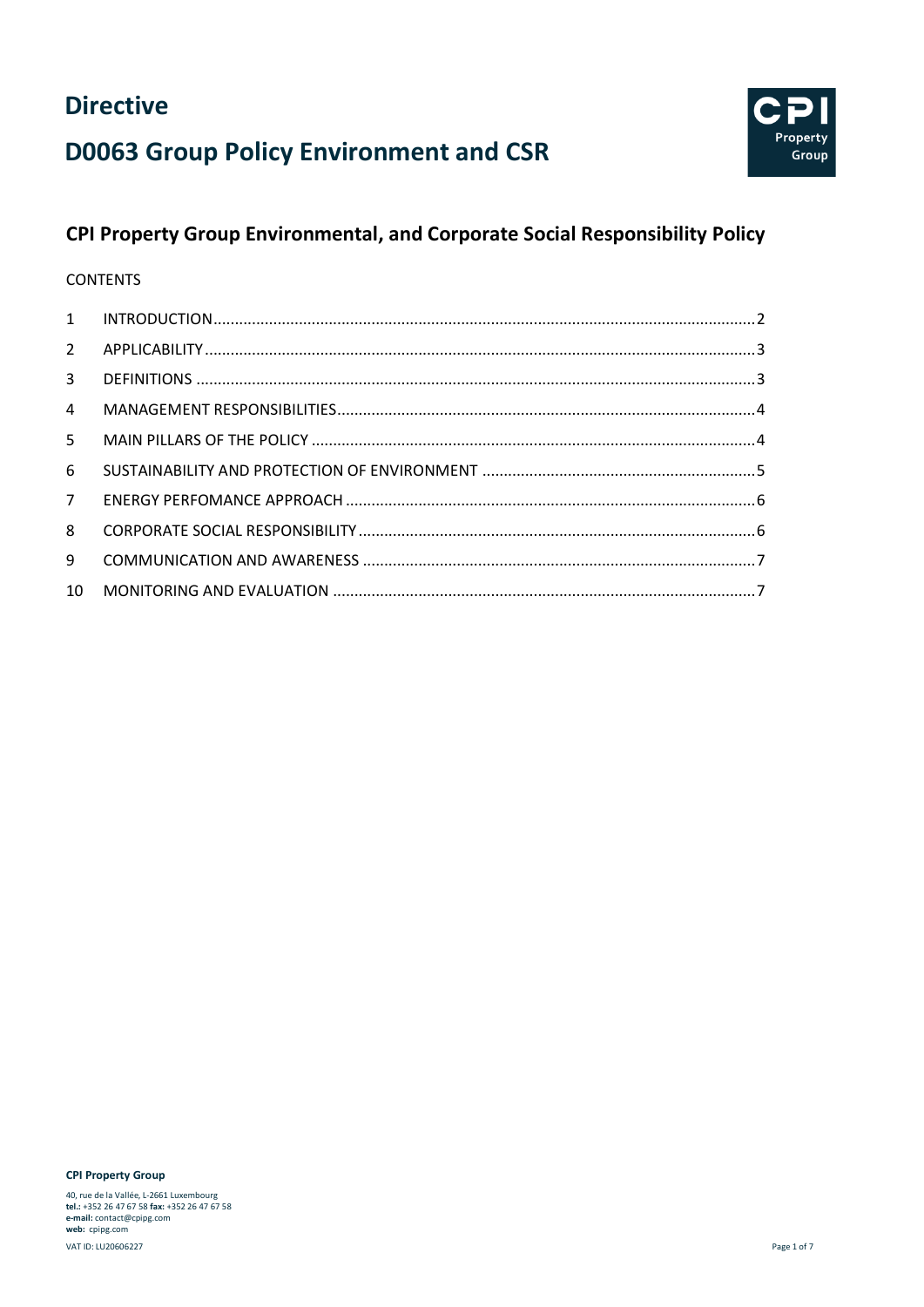# **D0063 Group Policy Environment and CSR**



#### <span id="page-1-0"></span>**1 INTRODUCTION**

- 1.1 The Group operates its business in several European countries and always complies with applicable laws and Group's Code of Business Ethics and Conduct and other Group's internal rules.
- 1.2 The Group endorses all of the 17 Sustainable Development Goals as defined by the United Nations for the period 2015 - 2030, as well as the 2015 Paris Agreement within the United Nations Framework Convention on Climate Change. The Group contributes to the fulfilment of the Sustainable Development Goals in all its operations.
- 1.3 The Group also acknowledges that maintenance of environmental and social standards leads to decrease of costs and increase of the value for both the Group and third parties. The Group is committed to the responsible, comprehensive, pragmatic and sensible approach to ensure high standards in environmental, social and ethical matters. Environmental concerns are taken into consideration at all levels within the Group and in all matters, including all stages of the investment cycle, handling of natural materials, innovation, management of assets and procurement. Energy requirements are taken into consideration in all relevant processes, especially in investments.
- 1.4 Therefore, in connection and compliance with the Group's Code of Business Ethics and Conduct and other Group's internal rules, the purpose of this Policy, is:
	- 1.4.1 to promote a sustainable approach of the Group towards real estate development and management;
	- 1.4.2 to give a blueprint for the contribution of the Group to the protection of the environment, improvement of energy performance, as well as to the development of the communities;
	- 1.4.3 to promote a sustainable business model that not only enables the Group to achieve its business objectives, but also does not present extreme burden upon the environment for the present and future generations and also it's considering significant energy use;
	- 1.4.4 to help the Group to act as an active owner and asset manager that continually improves performance, quality and resilience of its assets through local and regional efforts; and
	- 1.4.5 to encourage and guide all Representatives to positively and proactively contribute to the achievement of the Group's objectives in compliance with this Policy.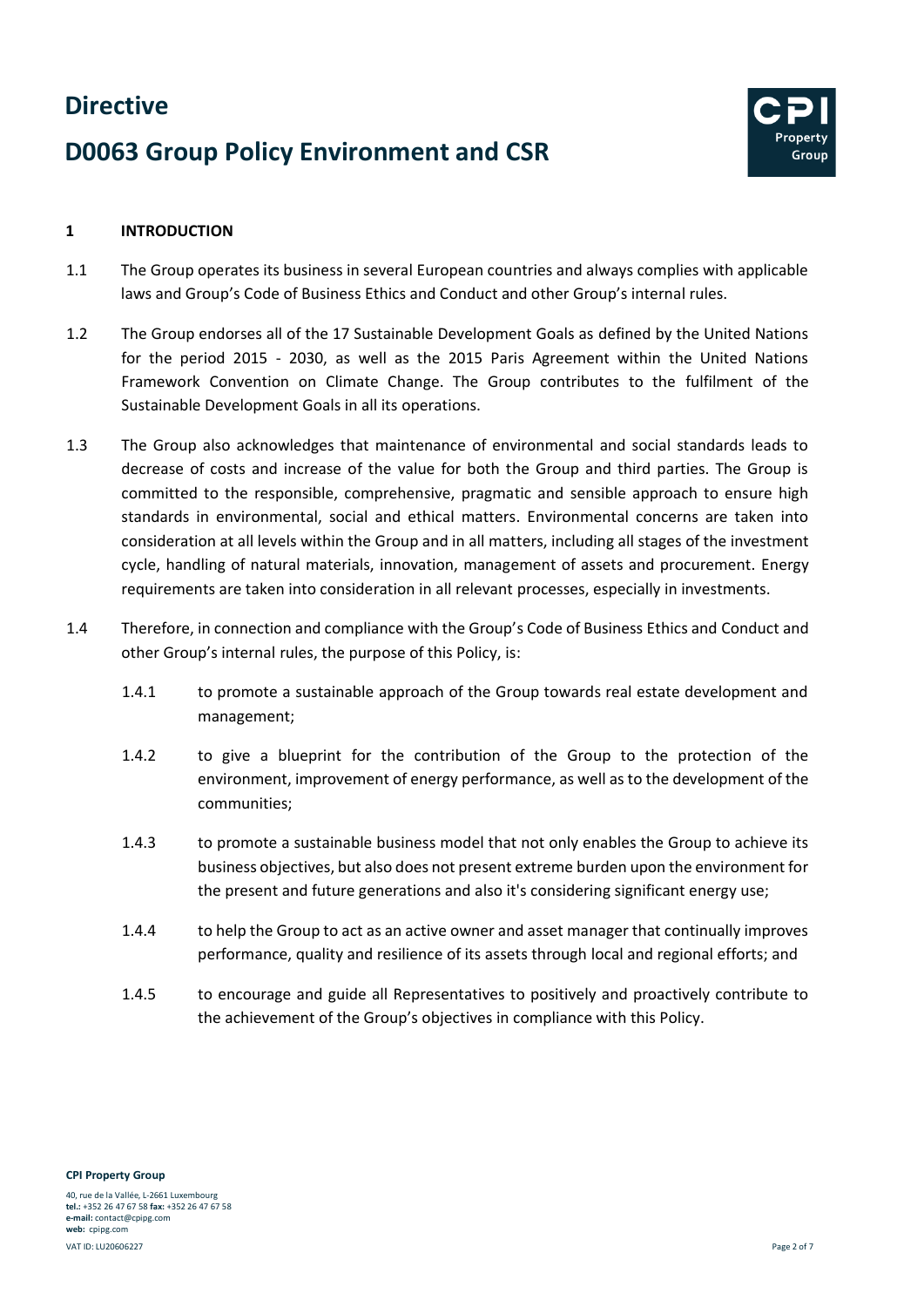## **D0063 Group Policy Environment and CSR**



#### <span id="page-2-0"></span>**2 APPLICABILITY**

- 2.1 This Policy applies to, and shall be observed by, all companies within the Group and their Representatives. The Group will also seek to pursue the same principles and standards, when directly dealing with any Business Partner or Agent.
- 2.2 The prior written approval of the Board of Directors of CPI Property Group S.A. is required for any deviation from this Policy, provided that such deviation would not breach any applicable laws.

#### <span id="page-2-1"></span>**3 DEFINITIONS**

- 3.1 Unless in this Policy stated expressly otherwise or unless the context requires otherwise, the capitalized terms used in this Policy shall have the meaning ascribed to them in this Section 3.1 of this Policy:
	- 3.1.1 **"Agent"** means any agent, consultant, contractor, sub-contractor and anyone other, who works on behalf of the Group, and "Agents" shall be construed accordingly;
	- 3.1.2 **"Business Partner"** means any existing or prospective business partner of the Group, including tenants, purchasers, suppliers, lenders and joint venture collaborates, and "Business Partners" shall be construed accordingly;
	- 3.1.3 **"CSR"** means Corporate Social Responsibility
	- 3.1.4 **"Environment"** means framework of EMS and EnMS activities;
	- 3.1.5 **"EMS"** means Environmental Management System as set of processes and practices designed to promote environmental objectives of the Group;
	- 3.1.6 **"EnMS"** means Energy management system to establish an energy policy, objectives, energy targets, action plans and process to achieve the objectives and energy targets
	- 3.1.7 **"ESG"** means Environmental, Social and Governance Criteria;
	- 3.1.8 **"Group"** means CPI Property Group S.A. and its subsidiaries;
	- 3.1.9 **"Policy"** means this CPI Property Group Environmental, and Corporate Social Responsibility Policy; and
	- 3.1.10 "**Representative"** means any officer, director, employee or anyone other directly engaged with, and authorized to act on behalf of, the Group, and "Representatives" shall be construed accordingly.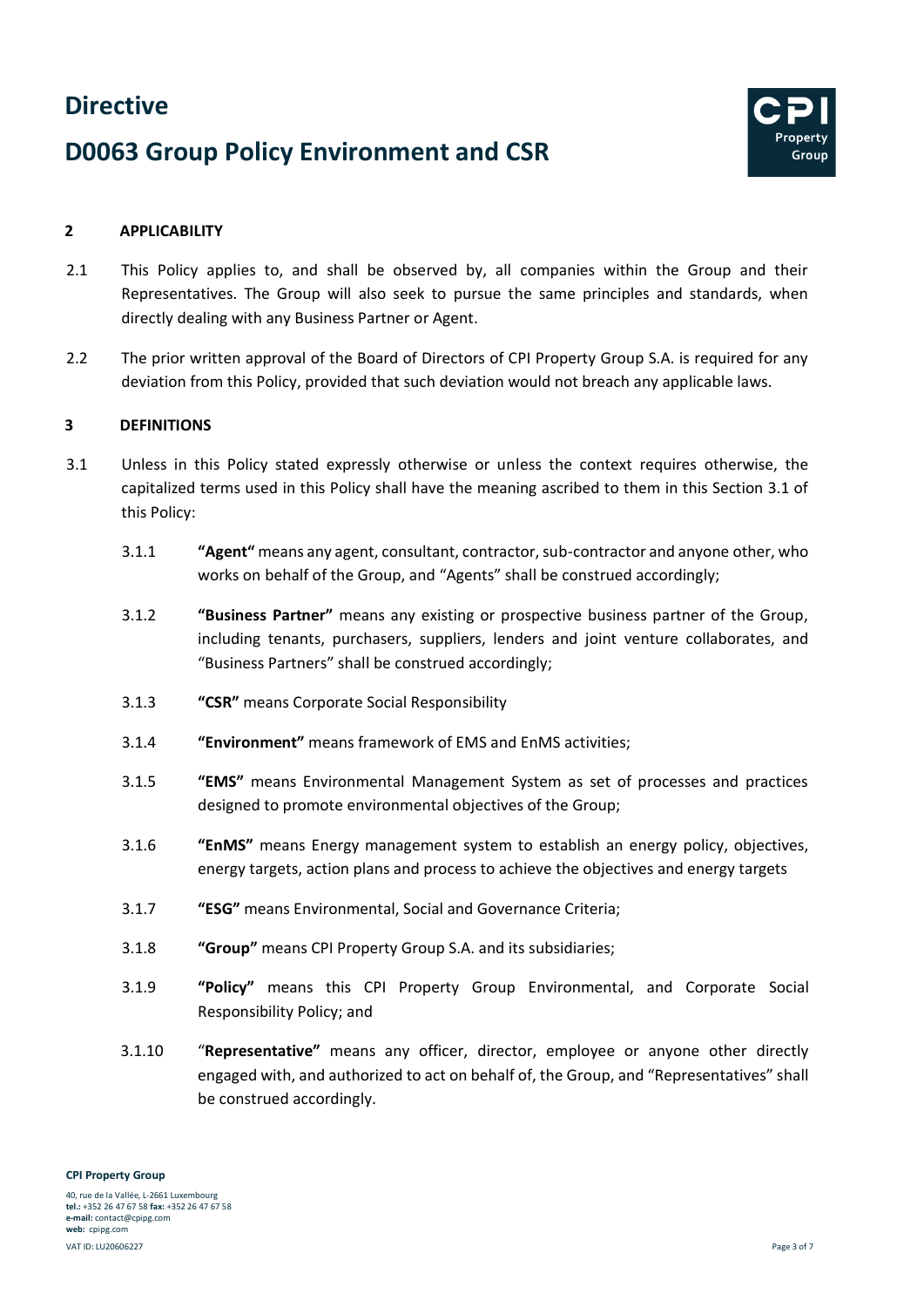## **D0063 Group Policy Environment and CSR**



#### <span id="page-3-0"></span>**4 MANAGEMENT RESPONSIBILITIES**

- 4.1 The overall responsibility for the pursuing of this Policy rests with the Board of Directors of CPI Property Group S.A. that acts through the Corporate and Social Responsibility Committee of the Group. Board of Directors of CPI Property Group S.A is responsible to ensure availability of the resources needed.
- 4.2 The Corporate and Social Responsibility Committee of the Group reports to the Board of Directors of CPI Property Group S.A. on a regular basis. If necessary, one or several Sustainability and CSR Officers may be appointed.
- 4.3 The Energy Management Team reports to the Executive Director and is responsible for maintenance of the energy management system, mainly for action plans implementation and legal and other requirements´ conformity.

#### <span id="page-3-1"></span>**5 MAIN PILLARS OF THE POLICY**

**5.1 Main pillars of this Policy are summarized below:** 



**CPI Property Group**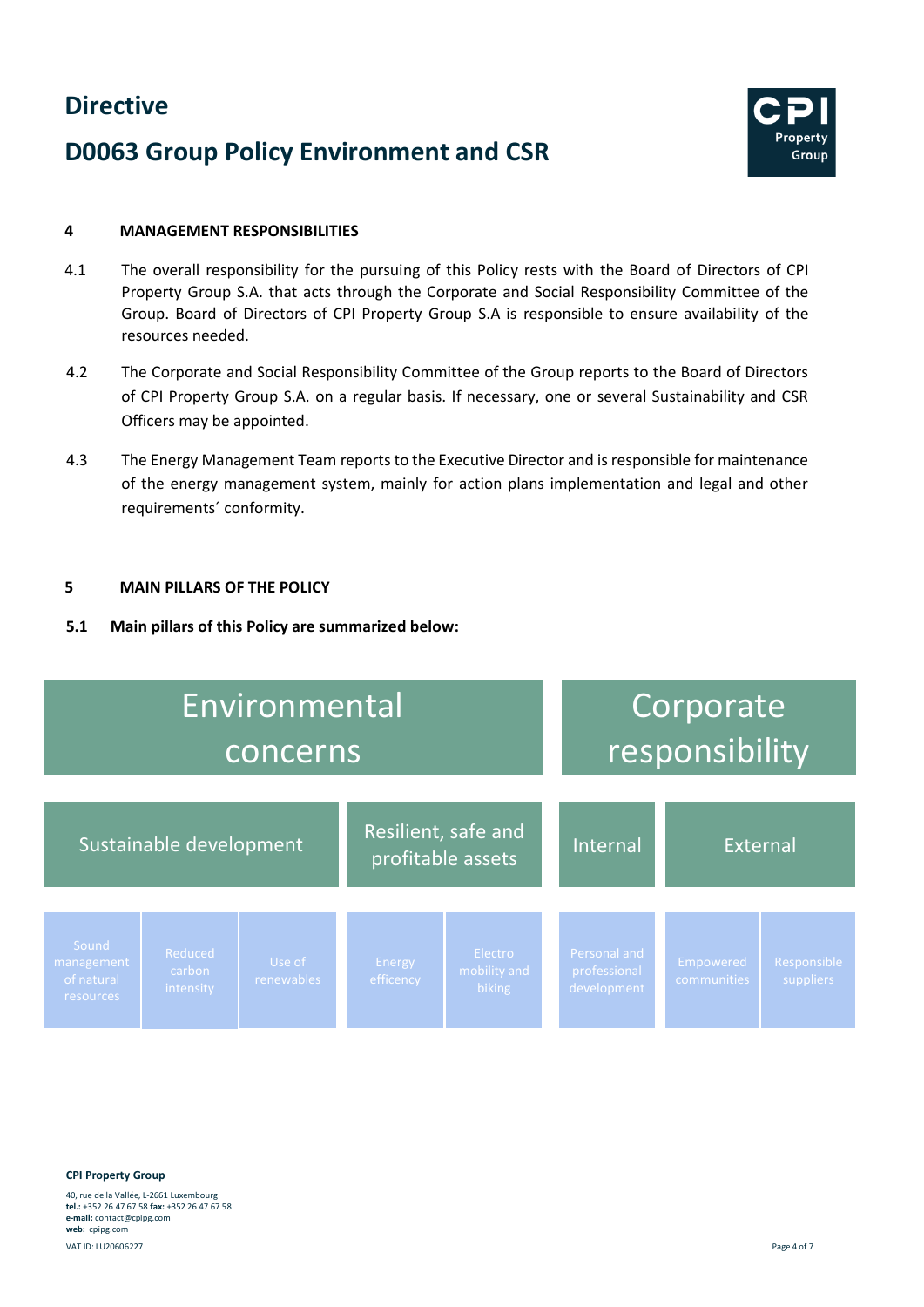## **D0063 Group Policy Environment and CSR**



#### <span id="page-4-0"></span>**6 SUSTAINABILITY AND PROTECTION OF ENVIRONMENT**

- 6.1 The real estate sector has an environmental impact and it is impacted by the climate changes. The Group takes these risks into consideration and continuously undertakes to mitigate its climate impact and improve its environmental performance.
- 6.2 The Group acknowledges that physical climate risks may directly affect buildings due to extreme weather events, gradual sea-level rise and extreme weather patterns. Therefore, before each potential asset investment, the Group examines the environmental risks. Project timing, progress and budgets are carefully monitored, internally and with the support of external project monitoring advisors.
- 6.3 Health, safety and environmental risks are always monitored before and during construction works. Health and safety, as well as the technical and security installations are periodically inspected for checking of their status and the conformity with applicable laws.
- <span id="page-4-1"></span>6.4 The Group continuously works to improve its environmental performance through the strong EMS that aims, among others, at:
	- 6.4.1 enhancement of energy efficiency and energy savings in line with current strategies and objectives;
	- 6.4.2 consideration of the life cycle implications at all stages of investments and planning;
	- 6.4.3 optimization of usage of natural and other resources in order to benefit from efficient and responsible use, minimize waste, prevent pollution and promote reusing and recycling of raw materials;
	- 6.4.4 active promotion and encouragement of environmentally friendly conduct both internally and externally;
	- 6.4.5 increase of the share renewable anergy sources in all Group's operations, such as equipping existing assets with solar panels;
	- 6.4.6 high-standard performance, including green LEED/BREEAM certifications, as well as other relevant external certifications, where possible;
	- 6.4.7 strengthened commitment to electro mobility, development of biking infrastructure, ensuring proximity to public transport and access to amenities, and support of the concept of smart cities;
	- 6.4.8 increase of the share of green buildings in the Group's portfolio in line with the current strategy and seeking to apply real estate life cycle assessment on new real estate projects;
	- 6.4.9 application of innovative approaches in the Group's undertakings, including green roofs and net zero buildings; and
	- 6.4.10 setting verifiable and measurable goals in pursuit of improvement of the ESG performance.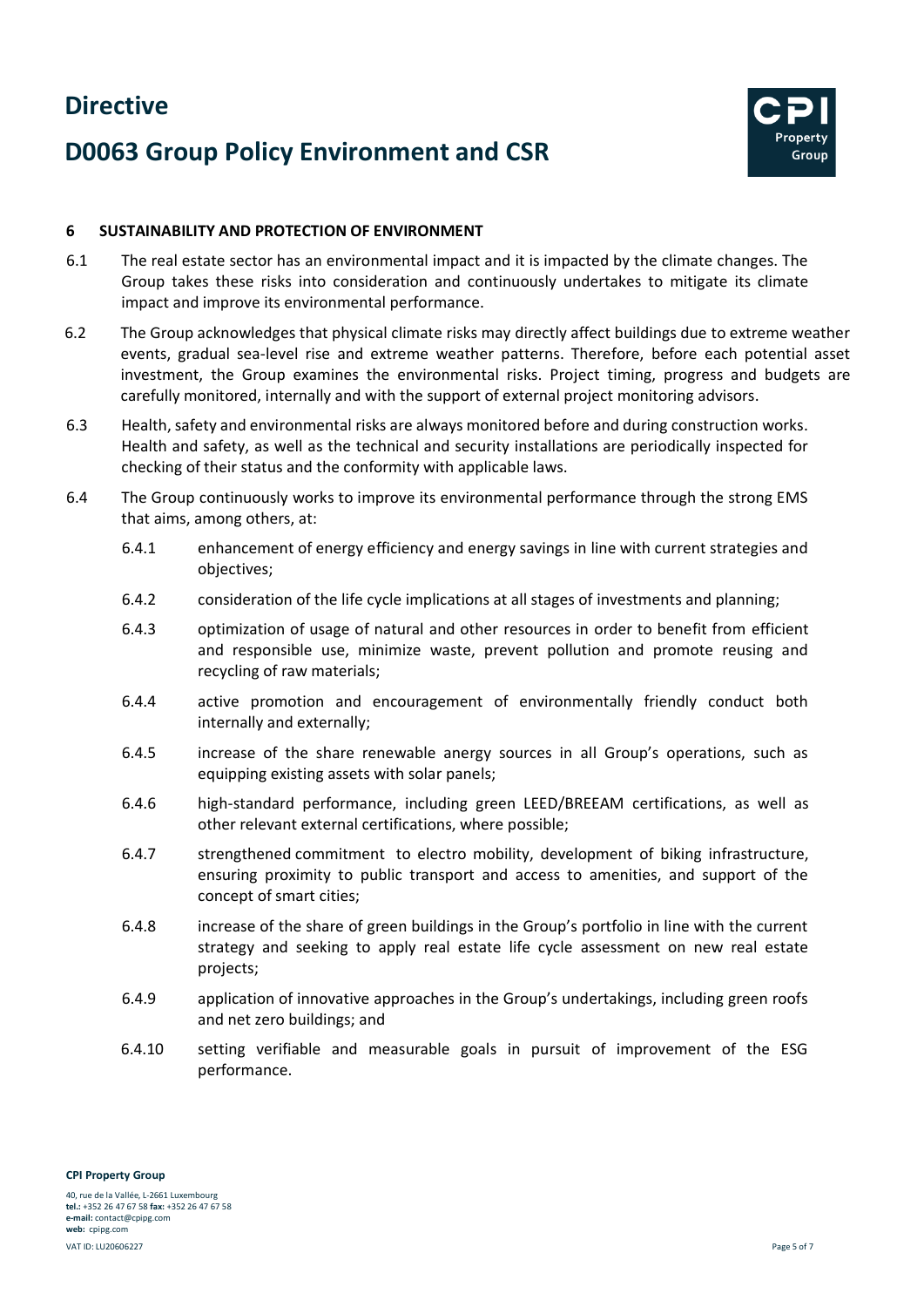## **D0063 Group Policy Environment and CSR**



#### **7 ENERGY PERFOMANCE APPROACH**

- 7.1 The Group is fully committed to establish a process for continual improvement of energy performance and comply with legal and other requirements. By improving energy performance and associated energy costs, the Group can be more competitive and can contribute to overall climate change mitigation goals and reduce the Group´s energy-related greenhouse gas emissions.
- 7.2 The Group continuously improves effectiveness of the EnMS and supports energy performance improvement, especially by:
	- 7.2.1 active promotion and raising the awareness of internal and external stakeholders about Group Policy Environment and CSR;
	- 7.2.2 determination of objectives and energy targets consistent with Group Policy Environment and CSR;
	- 7.2.3 energy risks assessment and setting action plans;
	- 7.2.4 procurement of energy efficient products and service that impact energy performance;
	- 7.2.5 considering opportunities in the design of new, modified and renovated facilities, equipment, systems and energy-using processes that can have a significant impact on its energy performance over the planned or expected operating lifetime.

#### <span id="page-5-0"></span>**8 CORPORATE SOCIAL RESPONSIBILITY**

- 8.1 The Group is fully committed to the shared responsibility to the communities and environments wherever it is active. It strives to act transparently, ensure accountability and promote accessibility, inclusivity and smart livelihoods through its assets. The Group considers itself a reliable, responsible, equitable and proactive partner for all stakeholders and communities. In this spirit, it actively seeks relevant stakeholders, develops communication channels and addresses grievances.
- 8.2 The Group continuously strives to improve its leadership through meaningful interaction with all parties concerned. The Group supports local charities and foundations.
- 8.3 The Group acknowledges that it may only achieve its sustainability, social and business objectives through proper supply chain monitoring, sensible and sustainable procurement, as well as engagement in relevant social development matters. Therefore, the Group maintains a Code of Conduct for Suppliers that also serves for the assessment of the ESG performance of its suppliers. The Group conducts its procurement in line with the Group's Procurement Policy.
- 8.4 The Group aims to promote personal and professional development of its employees. The Group provides a work environment that is motivating, competitive and reflects the needs of its employees. The Group promotes diversity and equal opportunity in the workspace in line with the Group's Human Capital and Employment Relationships Policy and applicable legal standards. The well-being of its employees is of major importance to the Group.
- 8.5 The Group shall summarize its corporate social responsibility efforts on regular basis and disclose it in the form of a CSR report.